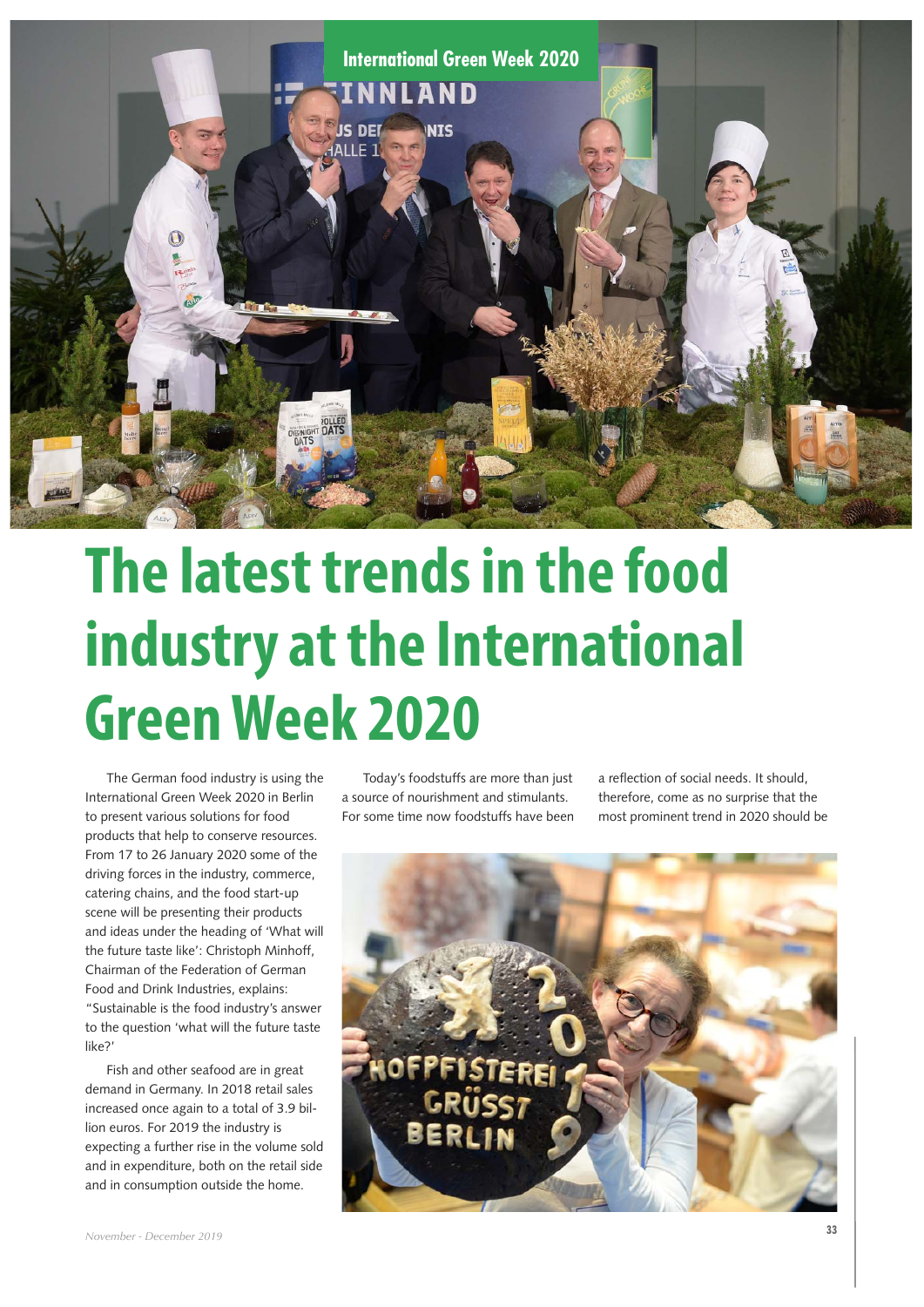the sustainable development of foodstuffs. The diversity of this topic is also matched by the wide range of approaches aimed at providing suitable solutions.

Reductions in packaging waste and food wastage, the stronger position of regional suppliers of raw materials due to shorter transport routes, the use of plantbased protein and, of course, the reduction in the amounts of sugar, fats, and salt are just some examples illustrating the efforts being made by the food industry to adapt, in order to meet its obligations to human beings, animals and the environment. The international green week 2020, will also provide a clear picture of the innovations by creative people in the food industry, and are also looking forward to a productive dialogue.

The focus on climate protection in agriculture is also a topic of concern at the green week 2020

Agriculture is facing big challenges. On the one hand, it has a considerable impact on our climate, on the other, this means it can decisively influence climate

protection through a modern farming industry.

From 17 to 26 January 2020 at the Green Week, visitors can discover how agriculture is accepting responsibility in this area and the approaches it is taking to create solutions. Together with almost 50 partners, the Modern Agriculture Forum will have information on what the modern farming industry is doing to ensure the eco-friendly production of foodstuffs.

Electric robots in the fields - Robots will play a major part in the farming industry of the future. At the exhibition, visitors can already witness tomorrow's solutions: in the future, low-weight, electrically powered autonomous robots operating in the fields with mechanical attachments will be able to positively influence their ecological impact and significantly improve the sustainability of the farming sector.

Tractors with eco-friendly fuels - What kind of fuels will power the farming industry of the future? The companies will be presenting three alternative pow-

ertrain concepts for use in arable farming. Three tractors will be shown using electricity, biogas, and diesel which are produced by farming processes. With their potential for reducing carbon emissions compared with other fuels and because they come from local regions, biofuels and bio-energy are indispensable for protecting our climate.

Regional animal feed - Buying regional products generally has a positive impact on the climate. The same applies to farmers whenever they purchase animal feed. This usually comes from local or regional production which saves energy and reduces carbon emissions. Most of the various animal feed ingredients also come from Germany or other European countries. Visitors can find out about the solutions to the farming sector and in particular, the animal feed industry is developing.

One of this year's highlights will again be a virtual visit to the farmyard. By means of AR and VR and its ability to expand one's sensory perception, a farming operation will come to life in front of